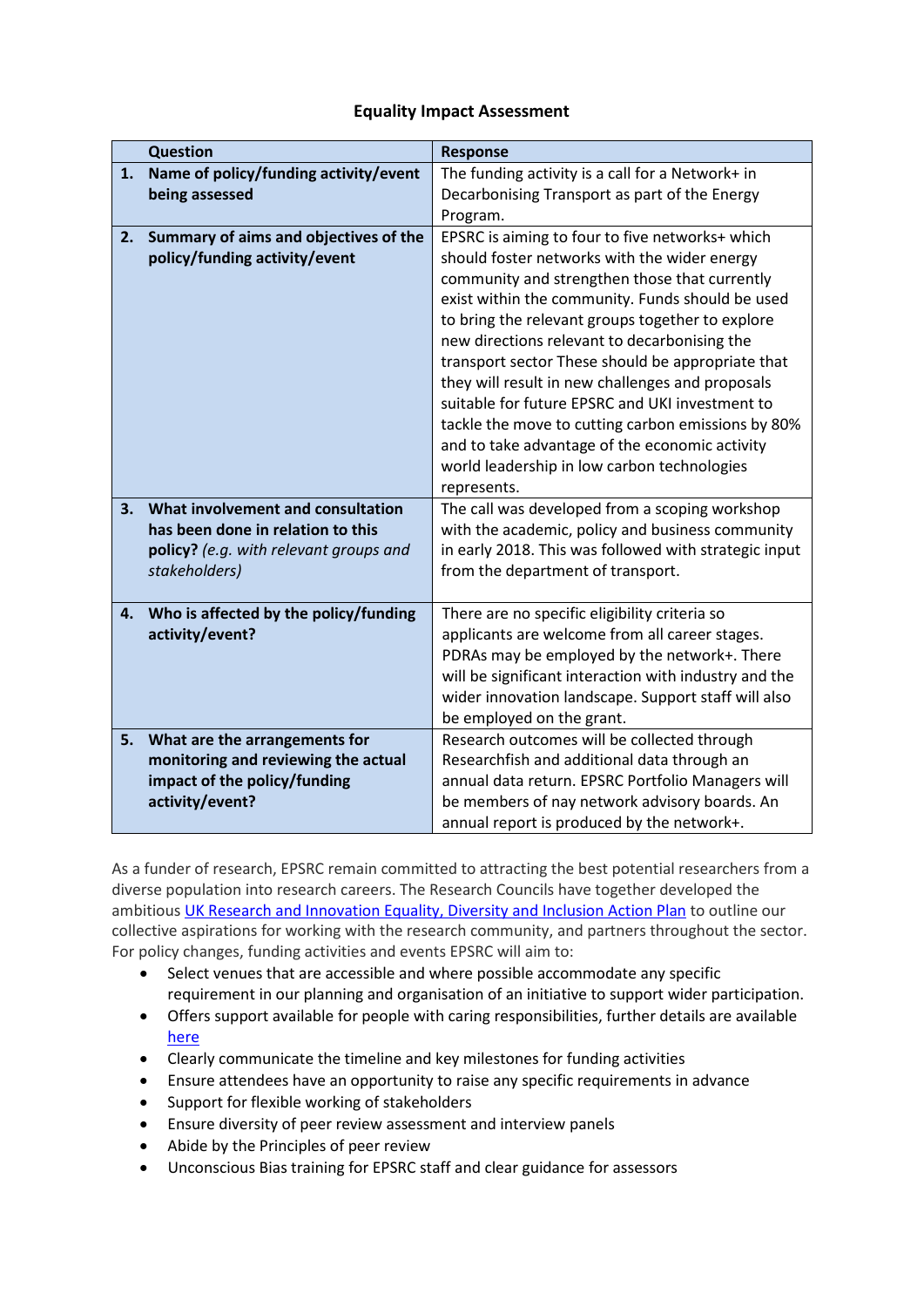| <b>Protected</b>            | Is there a potential | Please explain and   | <b>Action to address</b> |
|-----------------------------|----------------------|----------------------|--------------------------|
| <b>Characteristic Group</b> | for positive or      | give examples of any | negative impact (e.g.    |
|                             | negative impact?     | evidence/data used   | adjustment to the        |
|                             |                      |                      | policy)                  |
| <b>Disability</b>           | Potentially negative |                      | <b>EPSRC will select</b> |
|                             |                      |                      | venues that are          |
|                             |                      |                      | accessible and where     |
|                             |                      |                      | possible                 |
|                             |                      |                      |                          |
|                             |                      |                      | accommodate any          |
|                             |                      |                      | specific requirement     |
|                             |                      |                      | in our planning and      |
|                             |                      |                      | organisation of an       |
|                             |                      |                      | initiative to support    |
|                             |                      |                      | wider participation.     |
|                             |                      |                      | <b>EPSRC will offer</b>  |
|                             |                      |                      | support for people       |
|                             |                      |                      | with caring              |
|                             |                      |                      | responsibilities,        |
|                             |                      |                      | further details are      |
|                             |                      |                      | available here           |
|                             |                      |                      |                          |
|                             |                      |                      | All interviewees and     |
|                             |                      |                      | panel members will be    |
|                             |                      |                      | asked to highlight any   |
|                             |                      |                      | personal                 |
|                             |                      |                      | circumstances that       |
|                             |                      |                      | will need additional     |
|                             |                      |                      | support.                 |
| <b>Gender reassignment</b>  | No known negative    |                      |                          |
|                             | impact               |                      |                          |
| <b>Marriage or civil</b>    | No known negative    |                      |                          |
| partnership                 | impact               |                      |                          |
| <b>Pregnancy and</b>        | Potentially negative |                      | <b>EPSRC will select</b> |
| maternity                   |                      |                      | venues that are          |
|                             |                      |                      | accessible and where     |
|                             |                      |                      | possible                 |
|                             |                      |                      | accommodate any          |
|                             |                      |                      | specific requirement     |
|                             |                      |                      | in our planning and      |
|                             |                      |                      | organisation of an       |
|                             |                      |                      | initiative to support    |
|                             |                      |                      | wider participation.     |
|                             |                      |                      |                          |
|                             |                      |                      | <b>EPSRC will offer</b>  |
|                             |                      |                      | support for people       |
|                             |                      |                      | with caring              |
|                             |                      |                      | responsibilities,        |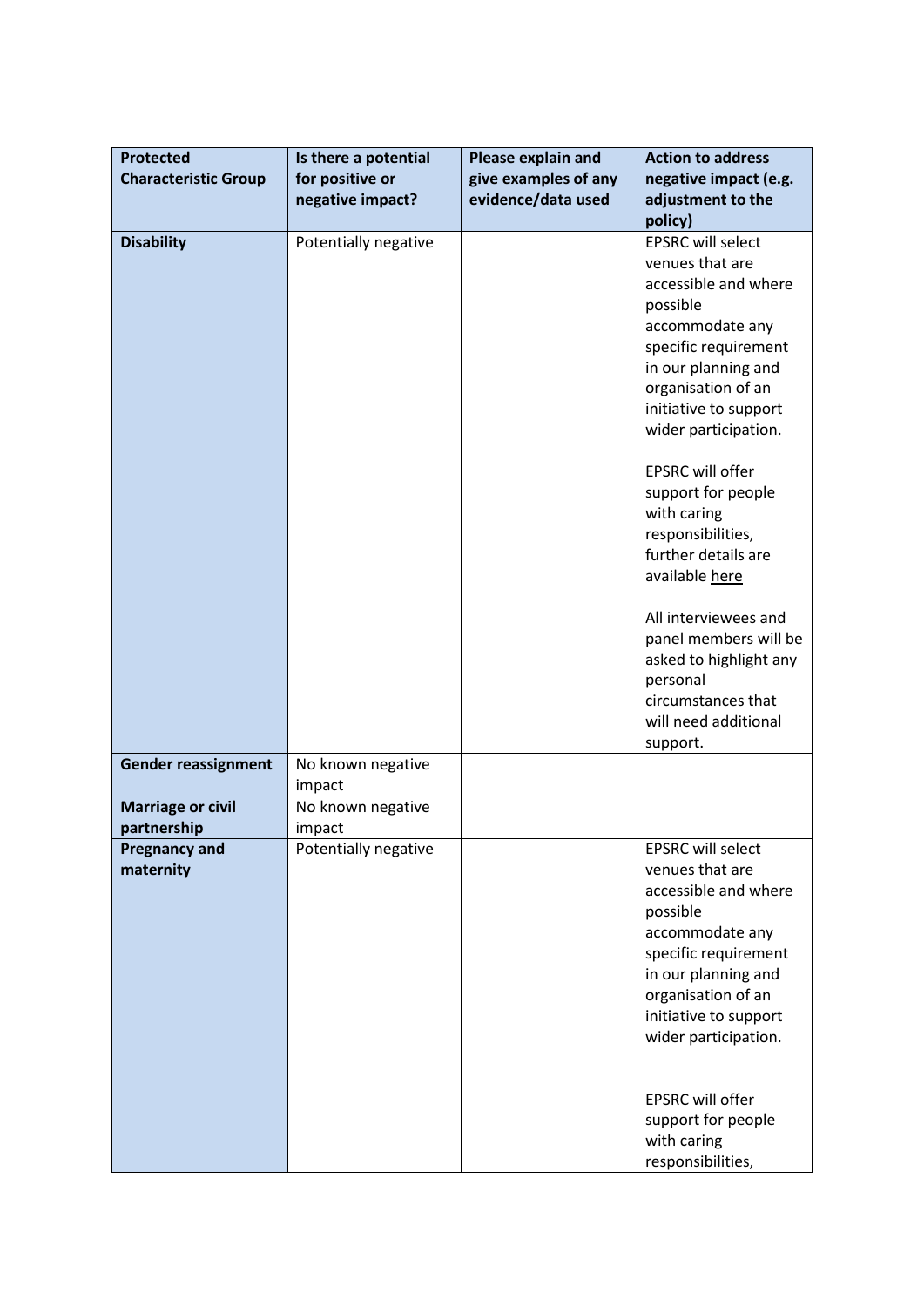|                           |                             | further details are<br>available here<br>All interviewees and<br>panel members will be<br>asked to highlight any<br>personal<br>circumstances that<br>will need additional<br>support.                                                                                                                                                                                    |
|---------------------------|-----------------------------|---------------------------------------------------------------------------------------------------------------------------------------------------------------------------------------------------------------------------------------------------------------------------------------------------------------------------------------------------------------------------|
| Race                      | No known negative<br>impact |                                                                                                                                                                                                                                                                                                                                                                           |
| <b>Religion or belief</b> | Potentially negative        | <b>EPSRC will select</b><br>venues that are<br>accessible and where<br>possible<br>accommodate any<br>specific requirement<br>in our planning and<br>organisation of an<br>initiative to support<br>wider participation.<br>All interviewees and<br>panel members will be<br>asked to highlight any<br>personal<br>circumstances that<br>will need additional<br>support. |
| <b>Sexual orientation</b> | No known negative<br>impact |                                                                                                                                                                                                                                                                                                                                                                           |
| Sex (gender)              | No known negative<br>impact |                                                                                                                                                                                                                                                                                                                                                                           |
| Age                       | No known negative<br>impact |                                                                                                                                                                                                                                                                                                                                                                           |